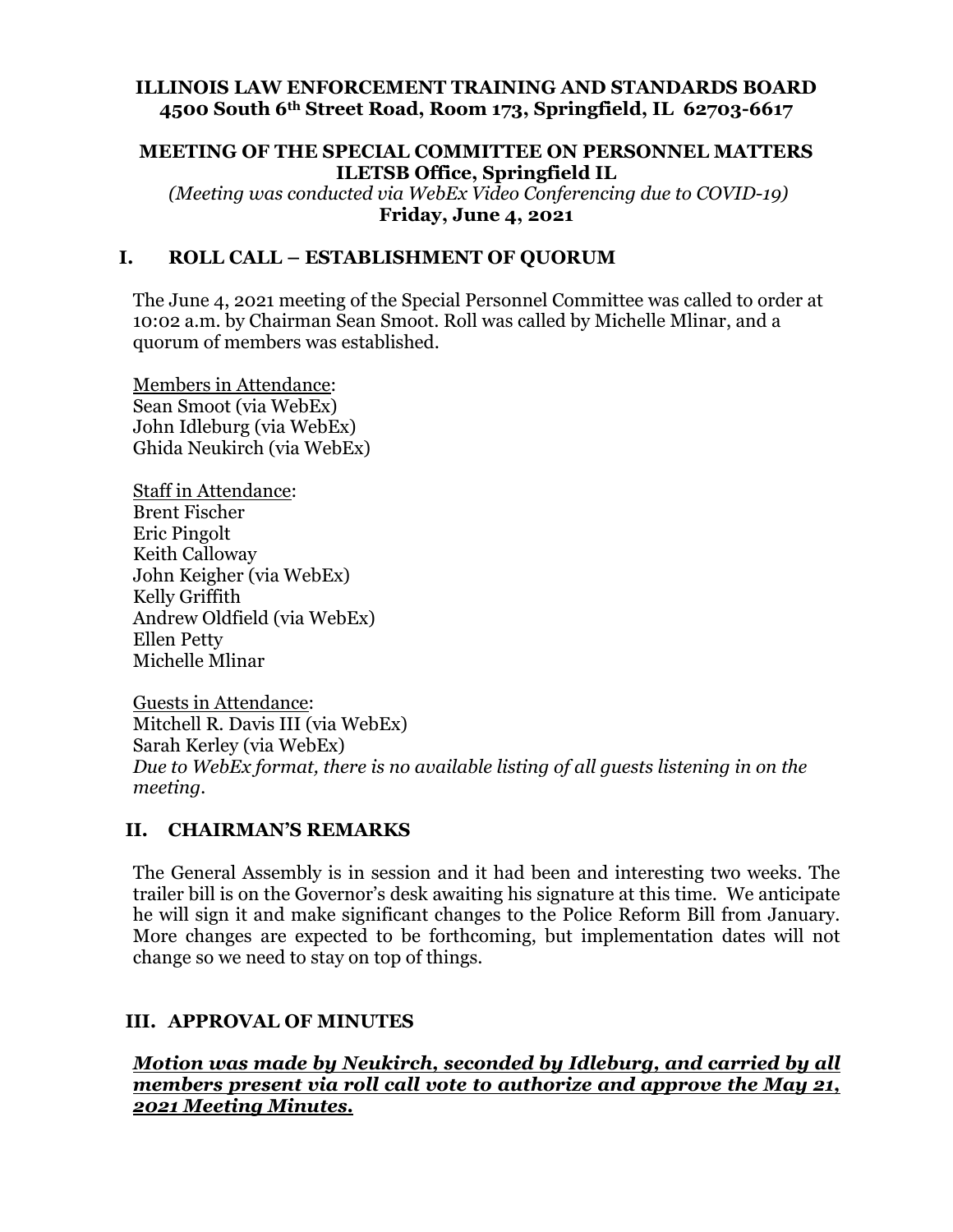## **IV. STATUS OF REMAINING "RED DOT" POSITIONS**

Ellen stated there has not been much change since last meeting.

- 1. Confidential Assistant Public Service Administrator 4d1 Appointed effective  $4/16/21$
- 2. Confidential Secretary Private Secretary II 4d1 Appointed effective 4/16/21

Ellen is waiting to hear back from Classifications on items 3-6:

- 3. Assistant to Legal Counsel Administrative Assistant (Merit Comp) ready to post when CMS approves – submitted  $\frac{5}{14/21}$
- 4. Cert Specialist Executive I ready to post when CMS approves submitted  $5/14/21$
- 5. Cert Specialist Executive II (Lead Worker) ready to post when CMS approves – submitted  $5/14/21$
- 6. FOIA/Records Officer Public Service Administrator ready to post when CMS approves – submitted  $5/14/21$

Items 7-9 have been approved by Classifications and are on the agenda for the June 17, 2021 Civil Service Commission meeting:

- 7. Chief Fiscal Officer Senior Public Service Administrator Opt 2 approved on 6/17 agenda for Civil Service Commission for 4d3 exemption
- 8. Associate Director of Information Services Senior Public Service Administrator Opt  $3$  – approved – on  $6/17$  agenda for Civil Service Commission for 4d3 exemption
- 9. Deputy Director of Training Senior Public Service Administrator Opt 1 approved – on 6/17 agenda for Civil Service Commission for 4d3 exemption

Item 10 closed  $\frac{5}{31/21}$  – The first posting for this position produced no qualified applicants internally or externally. It was reposted and we received one lateral transfer request, interview scheduled for this coming Tuesday. We also had one promotional applicant and nine external applicants. If the transfer does not work we will move forward with the remaining applicants.

10. Systems Administrator – Information Systems Analyst II – First posting in February did not result in any qualified applicants. Re-posted –

Items 11 & 12 Ellen has not heard anything back from CMS Examining on these positions:

- 11. Network Administrator Information Systems Analyst II Promotional Applications at Examining since 5/6/21.
- 12. Field Investigator Police Training Specialist (Cook County) External Apps at Examining since 5/6/21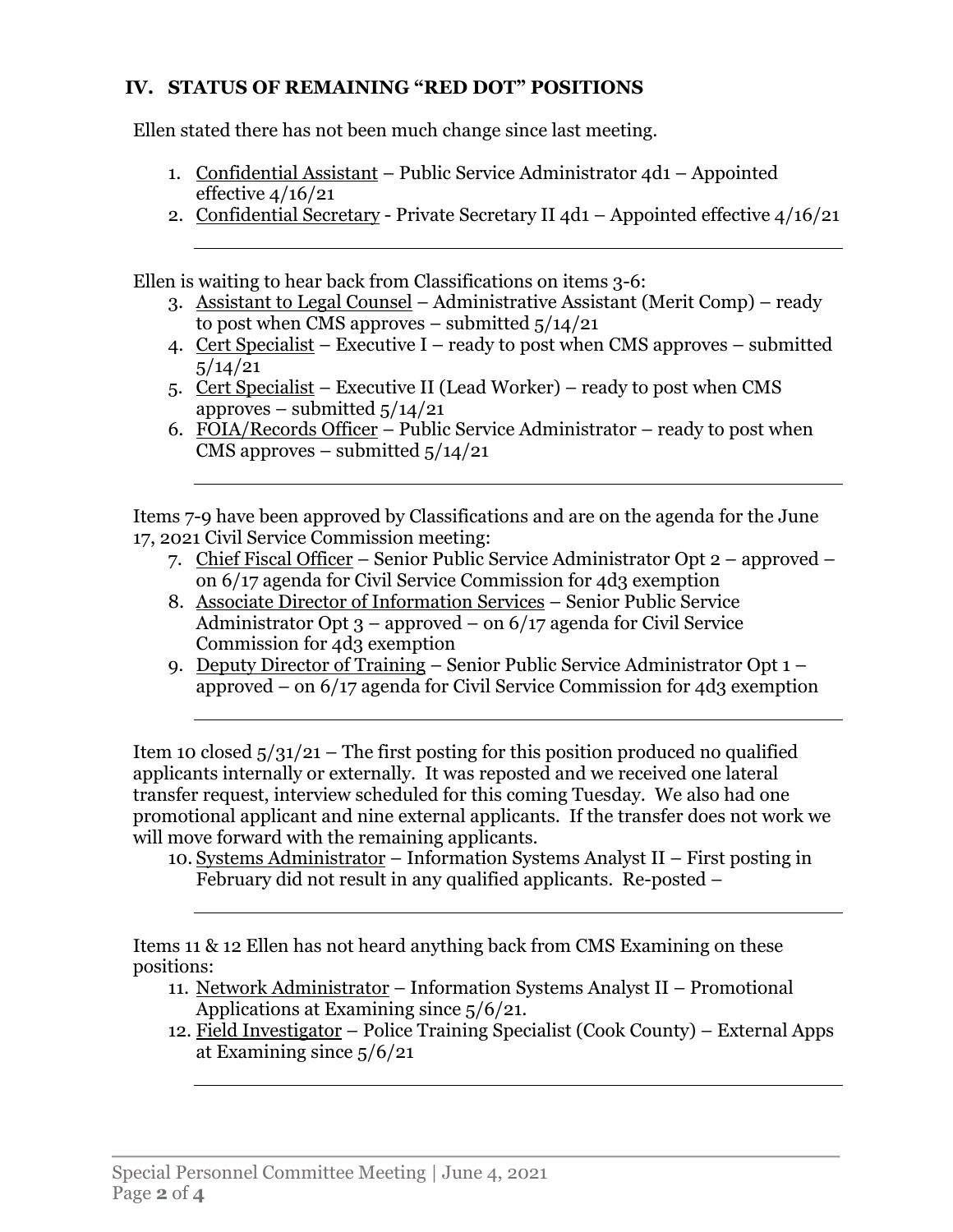Item 13 is currently posted, but closes at the end of today – we have received 20 applicants for this position so far.

13. Mandated Training Manager – Public Service Administrator Opt 7 – Posting Closes  $6/4/21$  – Interviews of top-ranked candidates to be scheduled soon after.

## **V. PRIORITY OF "ORANGE DOT" POSITIONS**

Ellen stated there has been no change to any of these since our last meeting. She will begin building the job descriptions hopefully by early next week.

- 1. Field Investigator Police Officer III (Lead Worker) CMS-104 to be developed
- 2. Hearing Officer/Prosecutor PSA Opt 8L 4d5 (Lead Worker) CMS-104 to be developed
- 3. Cert Specialist Executive I ready to post when CMS approves
- 4. Field Investigator Police Officer II CMS-104 to be developed
- 5. Curriculum Legal Specialist PSA Opt 8L 4d5 CMS-104 to be developed
- 6. Accountant/GATA Officer Exec I Existing, needs approval of minor updates
- 7. Internal Tech Support Specialist ISS I Opt N CMS-104 to be developed
- 8. Assistant to HR Manager Human Resources Associate CMS-104 to be developed
- 9. Internal Auditor & Procurement Exec I CMS-104 to be developed
- 10. Confidential Secretary Private Secretary II (4d1 Cook Co.) Existing, ready to be appointed

# **VI. UPDATE ON FY22 BUDGET & FUNDING MATTERS**

Director Fischer stated we have had changes to the FY22 Budget. He presented rough numbers as it is not finalized: Personal Services increased around \$1M, Operations increased (contractual, travel, commodities, printing, electronic data processing, telecom, auto equipment) – both now GRF funded. \$2.4M for Camera Grant Fund. On the Training side: Basic & In-Service which comes out of the Traffic Surcharge Fund, we anticipate \$25M to that fund though it has never reached that amount. \$8M can be appropriated to the Traffic Surcharge Fund per the signature of the Governor. \$8M – Training Board Federal Projects Fund for Federal related projects. The BIMP Bill can provide a building fund, we are still reviewing this.

Chairman Smoot commented that during all of the discussions regarding the trailer bill he and Chief Davis made sure the need for funding was stressed with Legislators and all parties of interest. Chief Davis interjected that he was contacted by a legislator regarding a surprise funding source.

## **VII. NEXT STEPS**

Director Fischer commented that we are looking to the future positions and what our next steps will be to get us to the 40 head count.